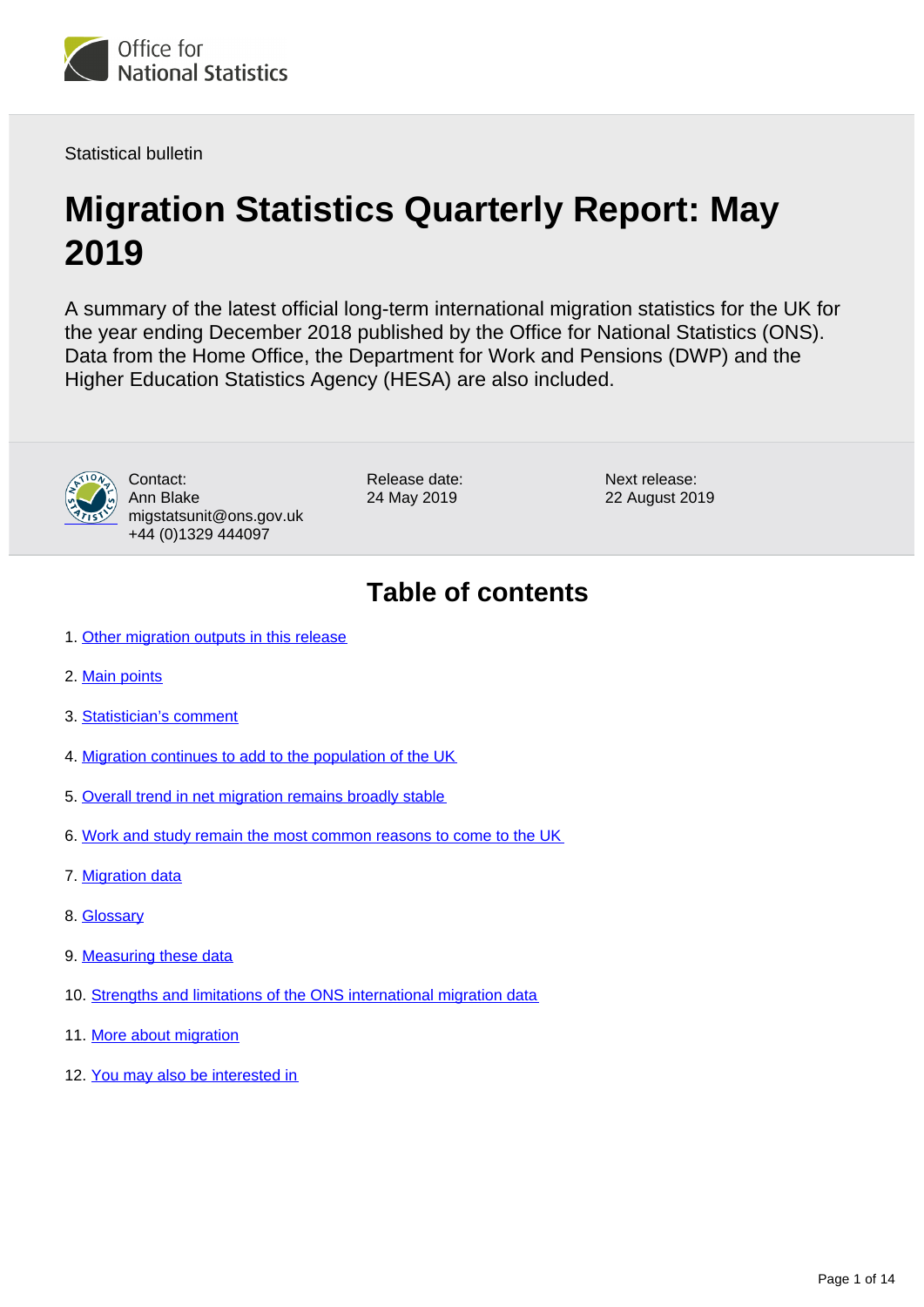## <span id="page-1-0"></span>**1 . Other migration outputs in this release**

As part of our ongoing work to improve bulletins, commentary on other international migration outputs released today (24 May 2019) can be found on the following pages:

- [Short-Term International Migration for England and Wales: year ending June 2017](https://www.ons.gov.uk/peoplepopulationandcommunity/populationandmigration/internationalmigration/bulletins/shortterminternationalmigrationannualreport/yearendingjune2017)
- [Population of the UK by country of birth and nationality: January to December 2018](https://www.ons.gov.uk/peoplepopulationandcommunity/populationandmigration/internationalmigration/bulletins/ukpopulationbycountryofbirthandnationality/2018)

### **Caution comparing migration estimates from different survey sources**

The latest population of the UK by country of birth and nationality estimates are measured using the Annual Population Survey (APS). The APS is not designed to measure long-term international migration (LTIM) but does give insights into changes in the population. While for overall migration the long-term trends are similar, it has shown different patterns to LTIM for changes in EU and non-EU migration. The most recent figures for overall migration are also further apart than we have seen previously.

As we progress with our recently published [workplan,](https://www.ons.gov.uk/peoplepopulationandcommunity/populationandmigration/internationalmigration/articles/understandingdifferentmigrationdatasourcesaworkplan/february2019) which also considers the Labour Force Survey (LFS), we will make more detailed comparisons between sources, and look at how survey design, sample sizes and response patterns influence the results. We will aim to complete this work as soon as we can so this can help us better understand trends in migration from all sources, feed into our reporting and our [transformation programme](https://www.ons.gov.uk/peoplepopulationandcommunity/populationandmigration/internationalmigration/articles/updateonourpopulationandmigrationstatisticstransformationjourneyaresearchengagementreport/2019-01-30).

## <span id="page-1-1"></span>**2 . Main points**

Long-term international net migration, immigration and emigration figures have remained broadly stable since the end of 2016.

Long-term international net migration data show that migrants continued to add to the UK population as an estimated 258,000 more people moved to the UK with an intention to stay 12 months or more than left in the year ending December 2018. Over the year, 602,000 people moved to the UK (immigration) and 343,000 people left the UK (emigration).

EU long-term immigration has fallen since 2016 and is at its lowest since 2013. Non-EU long-term immigration has gradually increased over the last five years to similar levels seen in 2011.

Since 2016, overall long-term immigration to the UK for work has continued to decrease and looking at all available data sources, this has mainly been due to the fall in EU immigration to the UK for work. For non-EU citizens, since 2015, work-related immigration to the UK has remained broadly stable, however, the number of skilled work visas issued has been increasing.

As seen in all available sources, non-EU student immigration has recently risen, after remaining broadly stable between 2013 and 2017. Most non-EU citizens arriving in the UK to study went to university and the number of sponsored applications for universities in the year ending March 2019 was the highest level on record.

The UK granted asylum, alternative forms of leave, or resettlement to 17,304 people in the year ending March 2019, an increase on the previous year. Grants of protection were at their highest number since 2003.

Where possible to assess migration trends we use all available data sources and review the longer time series.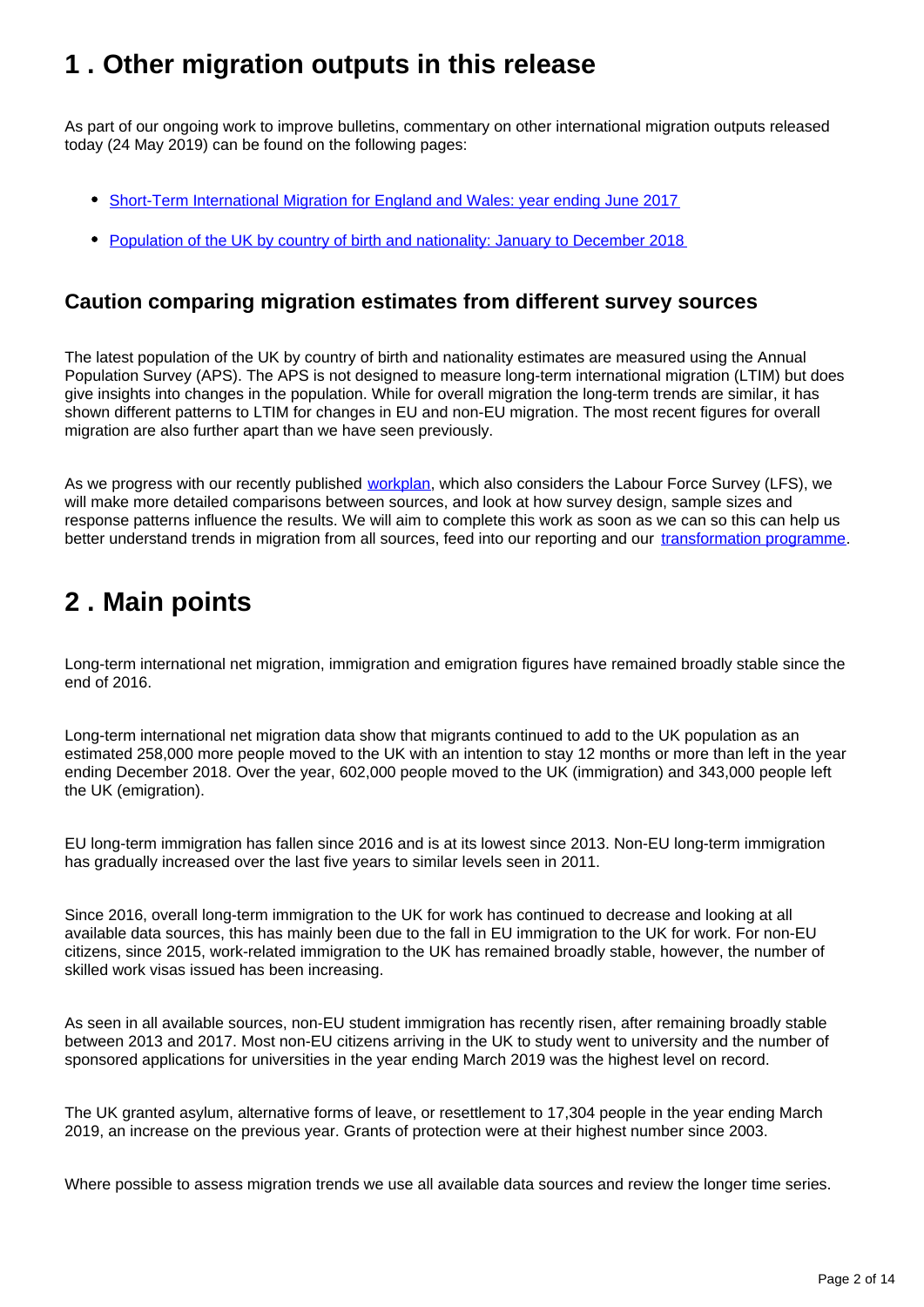## <span id="page-2-0"></span>**3 . Statistician's comment**

"Our analysis of the available data suggests that long-term net migration, immigration and emigration figures have remained broadly stable since the end of 2016.

"Since 2016, the pattern of migration to the UK for work has been changing. Long-term immigration to the UK for work has fallen, mainly driven by the decline in EU arrivals. Despite this, 99,000 EU citizens still came to the UK long-term to work in 2018, a level similar to 2012. We are also seeing the number of skilled work visas for non-EU citizens increasing, although overall non-EU work-related immigration has remained broadly stable.

"Decisions to migrate are complex and a person's decision to move to or from the UK will be influenced by a range of social and economic factors."

Jay Lindop, Director of the Centre for International Migration, Office for National Statistics.

Follow ONS Director of the Centre for International Migration [@JayLindop\\_ONS](https://twitter.com/JayLindop_ONS)

## <span id="page-2-1"></span>**4 . Migration continues to add to the population of the UK**

An estimated 258,000 more people came to the UK with an intention to stay 12 months or more than left in the year ending December 2018 (net migration). Over the year, 602,000 people arrived in the UK (immigration) and 343,000 people left the UK (emigration).

Long-term international migration data from the Office for National Statistics (ONS) are largely based on a survey. It is not possible to survey all people coming to and leaving the UK, so these statistics are estimates based on a sample, not precise figures.

#### **Figure 1: Net migration, immigration and emigration figures have continued to remain broadly stable since the end of 2016**

#### **Long-Term International Migration, UK, year ending December 2008 to year ending December 2018**

We present all long-term international migration estimates with shading around the line on the charts to represent uncertainty in the estimates due to the number of people surveyed. The line is the most likely value and the values towards the upper and lower band of the shading are possible but less likely. Other sources of uncertainty [are not represented](https://www.ons.gov.uk/peoplepopulationandcommunity/populationandmigration/internationalmigration/bulletins/migrationstatisticsquarterlyreport/november2018#strengths-and-limitations-of-ons-international-migration-data).

## <span id="page-2-2"></span>**5 . Overall trend in net migration remains broadly stable**

While the overall trend in net migration remains broadly stable, EU net migration has decreased since mid-2016 following a period of increase, and non-EU net migration has gradually been increasing since 2013 (Figure 2). However, both EU and non-EU citizens continue to add to the population, while more British citizens leave longterm than return (Table 1).

Decisions to migrate are complex and a person's decision to move to or from the UK will always be influenced by a range of social and economic factors.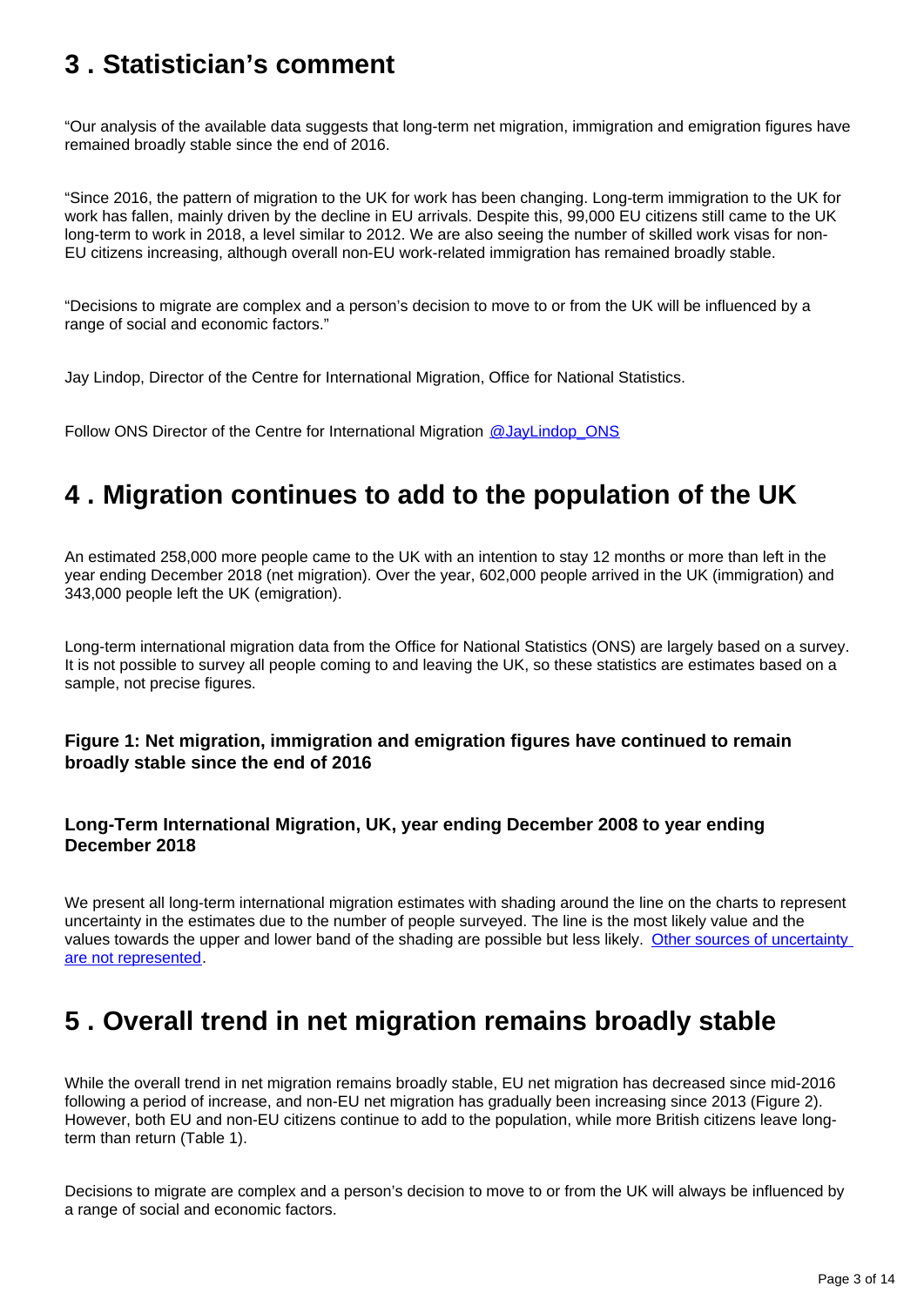#### **Figure 2: Non-EU net migration has gradually increased since 2013 and EU net migration has decreased since 2016**

#### **Net migration by citizenship, UK, year ending December 2008 to year ending December 2018**

|                           | Immigration                   |         | Emigration                           |         | <b>Net migration</b>                 |         |
|---------------------------|-------------------------------|---------|--------------------------------------|---------|--------------------------------------|---------|
|                           | YE<br><b>December</b><br>2018 | 95% CI  | <b>YE</b><br><b>December</b><br>2018 | 95% CI  | <b>YE</b><br><b>December</b><br>2018 | 95% CI  |
| Total                     | 602                           | $+/-42$ | 343                                  | $+/-31$ | 258                                  | $+/-52$ |
| <b>British</b>            | 77                            | $+/-18$ | 125                                  | $+/-15$ | -48                                  | $+/-24$ |
| EU                        | 201                           | $+/-28$ | 127                                  | $+/-23$ | 74                                   | $+/-36$ |
| (of which)<br><b>EU15</b> | 113                           | $+/-23$ | 66                                   | $+/-18$ | 47                                   | $+/-29$ |
| (of which)<br>EU8         | 35                            | $+/-10$ | 45                                   | $+/-13$ | $-10$                                | $+/-17$ |
| (of which)<br>EU2         | 47                            | $+/-11$ | 14                                   | $+/-7$  | 33                                   | $+/-13$ |
| Non-EU                    | 324                           | $+/-25$ | 92                                   | $+/-13$ | 232                                  | $+/-28$ |

Table 1: Immigration, emigration and net migration to and from the UK by citizenship, UK, year ending December 2018

Source: Office for National Statistics

#### Notes

- 1. EU other and Other Europe citizenship groupings are not included as separate groups in the table but are included under the EU and non-EU totals. [Back to table](#page-0-0)
- 2. Figures for 2018 are provisional. **[Back to table](#page-0-0)**
- 3. YE equals year ending, CI equals confidence interval. **[Back to table](#page-0-0)**

We do not recommend users make comparisons year-on-year and instead look at the broader evidence and longer time series, which allows a better assessment of trends. See [Chart 1 TS](https://www.ons.gov.uk/peoplepopulationandcommunity/populationandmigration/internationalmigration/datasets/migrationstatisticsquarterlyreportprovisionallongterminternationalmigrationltimestimates) for trends.

#### **EU immigration has continued to decrease**

EU net migration is similar to the level seen in 2012, following a decrease since the year ending September 2016 (Figure 3). This steady fall in EU net migration has been driven by a continuing decrease in EU immigration, a trend seen in all three EU groups (EU2, EU8, EU15). EU long-term immigration has fallen since 2016 and is at its lowest since 2013.

#### **Figure 3: EU immigration was as its lowest level since 2013**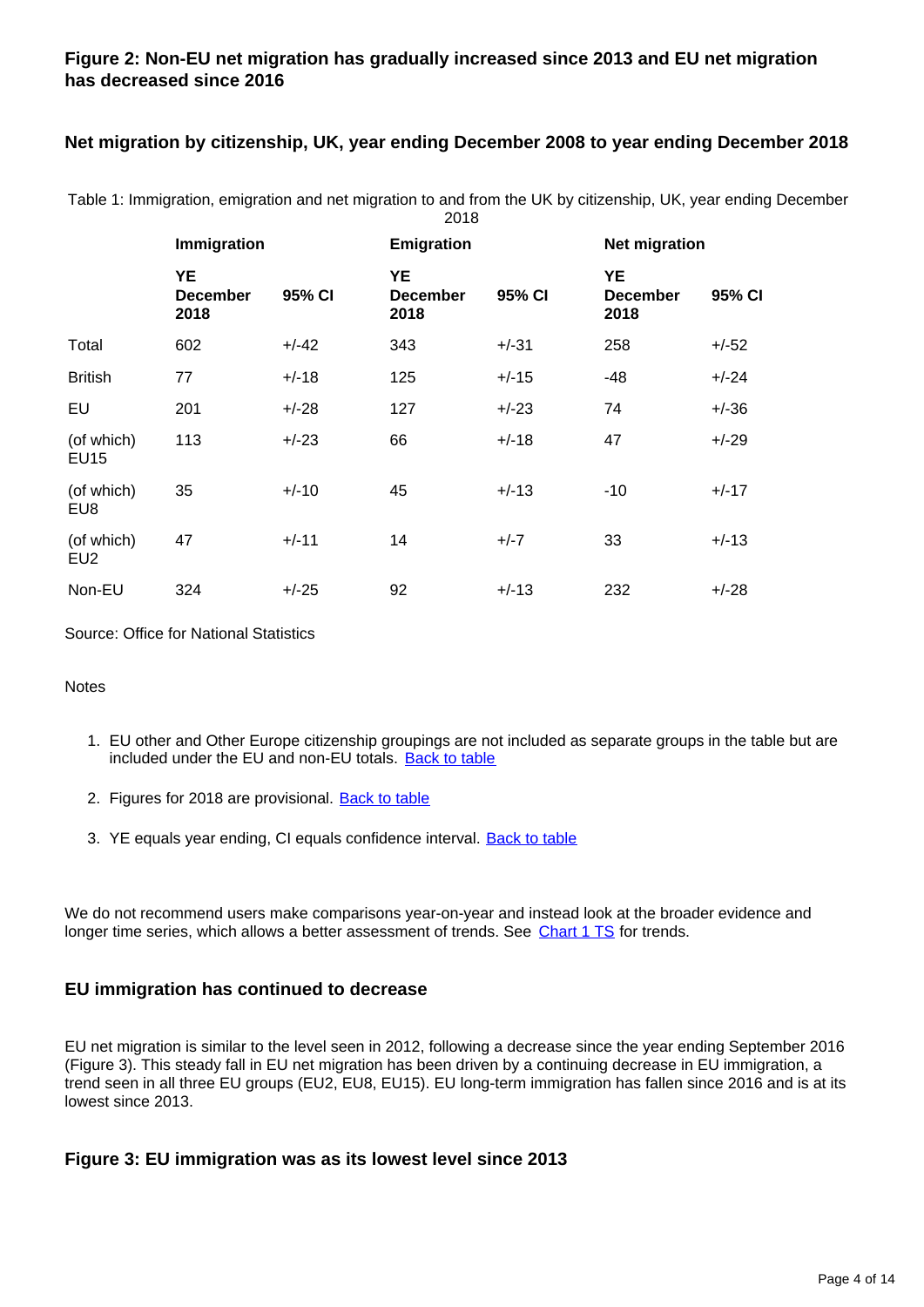#### **EU Long-Term International Migration, UK, year ending December 2008 to year ending December 2018**

#### **Non-EU immigration has remained broadly stable over the last year**

Non-EU net migration has gradually increased over the last five years, with 232,000 more non-EU citizens arriving than leaving in the year ending December 2018 (Figure 4), this was similar to levels seen in 2011.

#### **Figure 4: Non-EU immigration has gradually increased over the last five years**

**Non-EU Long-Term International Migration, UK, year ending December 2008 to year ending December 2018**

### <span id="page-4-0"></span>**6 . Work and study remain the most common reasons to come to the UK**

Although work remained a common reason to come to the UK, total immigration to the UK for work-related reasons has continued to fall since the year ending September 2016. An estimated 216,000 people came to the UK to work in the year ending December 2018, a level last seen in 2013 (Figure 5).

Immigration to the UK to accompany or join another person has declined since the year ending September 2017 to its lowest level recorded (51,000) in the year ending December 2018.

The overall number of people immigrating to the UK for formal study remained amongst the highest levels seen since 2011.

**Figure 5: Total immigration for work continued to decrease whereas coming to the UK to study remained high**

**Long-term immigration trends by reason for migration, UK, year ending December 2008 to year ending December 2018**

#### **Since 2016, total long-term immigration to the UK for work has continued to decrease**

Long-term immigration to the UK for work has continued to decrease since the year ending September 2016, driven mainly by the decline in EU arrivals. Despite this, an estimated 99,000 EU citizens still came to the UK long-term to work in 2018, a level similar to 2012.

This decrease can be accounted for largely by the recent fall in the number of EU citizens arriving with a definite job and the previous decrease in the number of EU citizens looking for work.

To fully understand these trends, we consider all available data sources including data from the Home Office and Department for Work and Pensions, and make our best assessment of the overall patterns in international migration.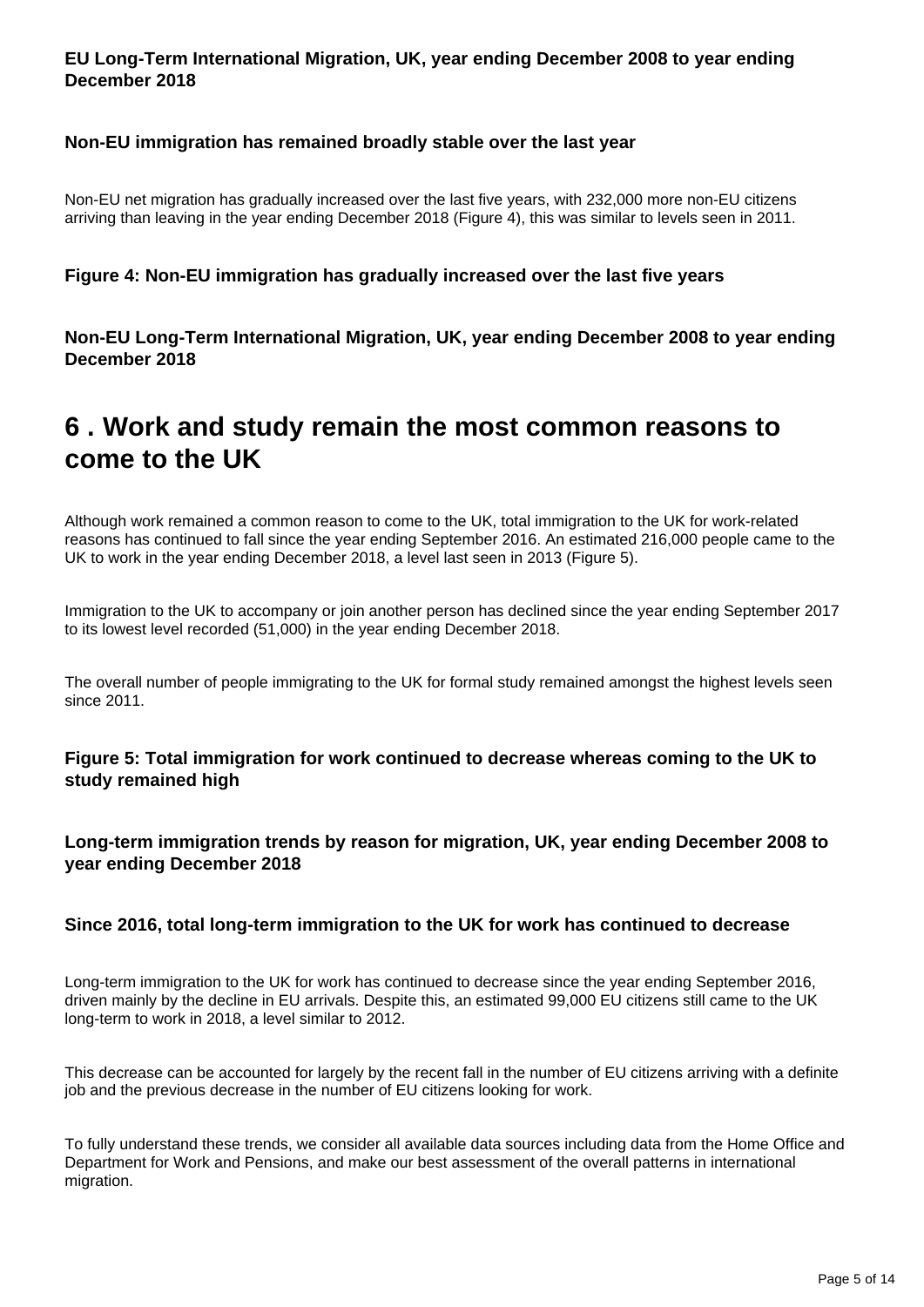[Not all data sources are directly comparable](https://www.ons.gov.uk/peoplepopulationandcommunity/populationandmigration/internationalmigration/articles/comparingsourcesofinternationalmigrationstatistics/december2016). Users should be aware of these differences before drawing conclusions.

Foreign citizens require a National Insurance number (NINo) to work in the UK and NINo registration data can be used to provide another view of work-related immigration. For EU citizens, International Passenger Survey (IPS) and NINo data continue to follow a similar trend with both sources showing a decrease since 2016 (Figure 6).

#### **Figure 6: EU citizens coming to the UK to work continued to fall**

#### **EU work-related long-term immigration trends by data source, UK, year ending December 2008 to year ending December 2018**

Looking at all the available sources, by comparing the IPS with work visas and NINos, we can see that immigration of non-EU citizens for work has remained broadly stable since 2015 (Figure 7). However, different patterns are seen for different groups, with all available data sources showing that there has been an increase in Asian citizens arriving for work since the year ending September 2017. IPS estimates show an increase in Asian citizens arriving with a definite job in the past two years. This pattern is consistent with the most comparable Home Office visa data and NINo registrations.

From the year ending June 2017, there was a small rise in long-term work visas granted, particularly to Indian nationals, and this trend continues for the latest year ending March 2019 data. Also, in the year ending December 2018, NINo registrations to non-EU citizens increased to 213,000, mainly from Indian nationals (49% of this increase).

The latest Home Office visa data show a 15% increase in Skilled (Tier 2) work visas issued, accounting for the majority (59%) of all work visas. There was also an increase in the number of Certificates of Sponsorship used in applications for Tier 2 (Skilled) work in the human health and social work sector (up 62% in the year ending March 2019), resulting from the removal of highly-skilled doctors and nurses from the Tier 2 visa cap.

#### **Figure 7: Non-EU citizens coming to the UK to work remained stable in recent years**

#### **Non-EU work-related long-term immigration trends by data source, UK, year ending December 2008 to year ending December 2018**

#### **EU and non-EU nationals working in the UK labour market**

The Office for National Statistics (ONS) also produces [estimates of the labour market activity of the resident](https://www.ons.gov.uk/employmentandlabourmarket/peopleinwork/employmentandemployeetypes/articles/ukandnonukpeopleinthelabourmarket/latest)  [population in the UK by nationality and country of birth.](https://www.ons.gov.uk/employmentandlabourmarket/peopleinwork/employmentandemployeetypes/articles/ukandnonukpeopleinthelabourmarket/latest)

The number of migrants working in the UK is not a measure of how many people migrate to work. The best measure of total migration flows into and out of the UK is the Long-Term International Migration (LTIM) estimates.

For the period January to March 2019, the latest estimates from the Labour Force Survey (LFS) show that there were an estimated 2.38 million EU nationals working in the UK and an estimated 1.32 million non-EU nationals working in the UK.

The most recent labour market statistics show that there was a small increase in the number of EU citizens and non-EU citizens working in the UK compared with the previous year.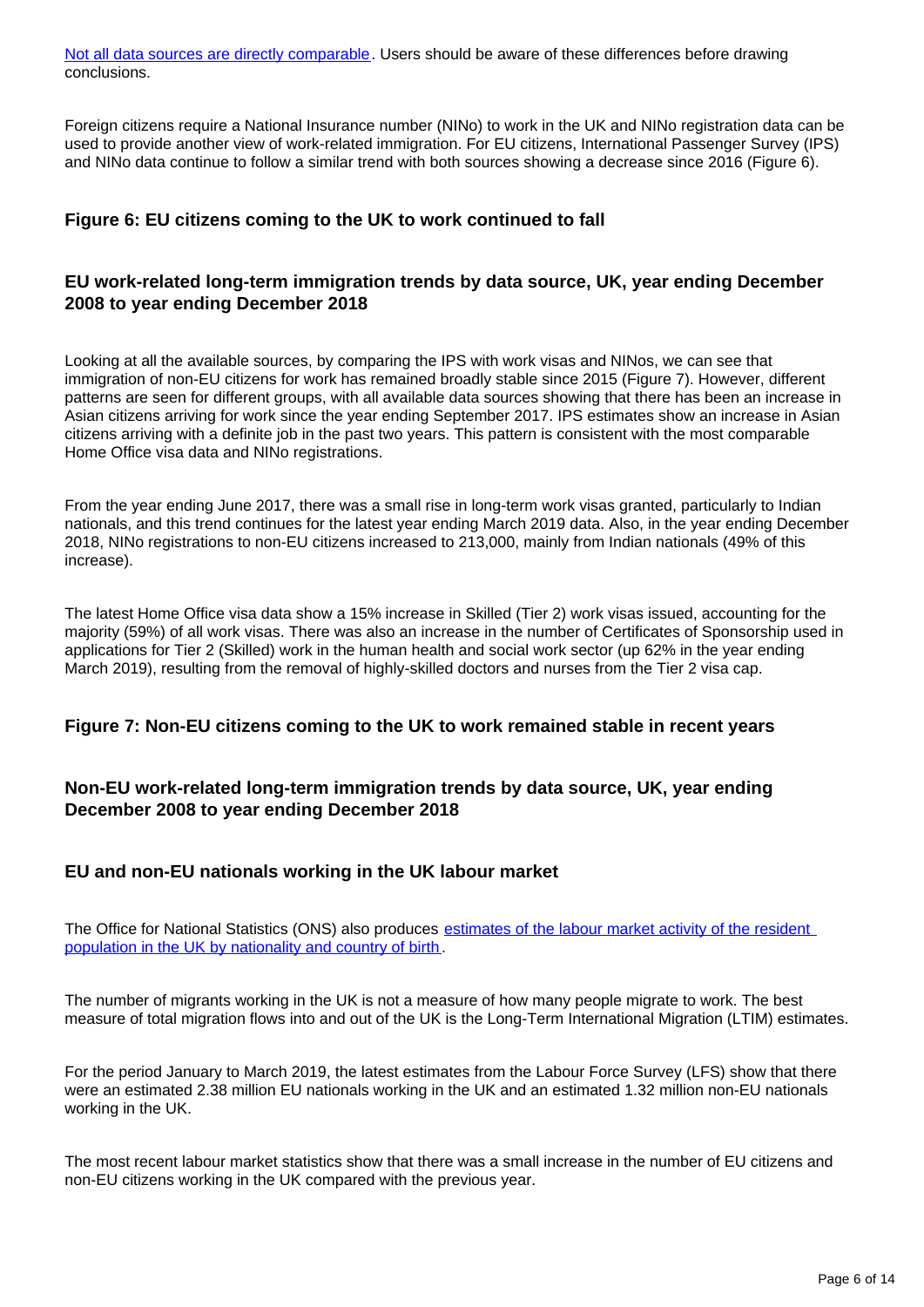Looking over the longer time series, the number of EU nationals working in the UK has been increasing and despite a recent fall is back to the level seen in mid-2017. The number of non-EU nationals has remained broadly stable over the last few years.

It is too early to tell whether the recent increases are emerging patterns so we will continue to monitor the longterm trend.

This can be compared with long-term immigration in the IPS where we are continuing to see both EU and non-EU citizens arrive in the UK for work-related reasons.

A number of differences have been identified when making comparisons between migration data from the Annual Population Survey (APS), Labour Force Survey (LFS) and International Passenger Survey (IPS). We have recently published a [workplan](https://www.ons.gov.uk/peoplepopulationandcommunity/populationandmigration/internationalmigration/articles/understandingdifferentmigrationdatasourcesaworkplan/february2019), which once complete will enable us to better understand the reasons for those differences in the survey sources in the wider context of our migration statistics transformation work.

#### **Non-EU student immigration has risen in the past year after remaining broadly stable since 2013**

Our assessment based on reviewing data from all available sources is that non-EU student immigration has recently risen, after remaining broadly stable between 2013 and 2017 (Figure 8).

In the year ending December 2018, an estimated 211,000 people arrived in the UK long-term for formal study, remaining amongst the highest levels recorded since 2011.

The most comparable Home Office visa data for the year ending December 2018 showed that the number of Tier 4 (Sponsored Study) visas issued for 12 months or more was also at the highest level since the year ending December 2011. This trend continues in the latest visa data (for year ending March 2019) and was driven by visas issued to Chinese and Indian nationals, which together accounted for half (41% and 9% respectively) of all Tier 4 visas issued.

Most non-EU nationals arriving in the UK to study went to university. In the year ending March 2019, there was an increase (10%) in the number of sponsored applications for higher education institutions, to 196,350; the highest level on record. Again, this increase was driven by applications from Chinese and Indian nationals.

#### **Figure 8: Non-EU student immigration has recently risen after remaining broadly stable from 2013 to 2017**

#### **Non-EU long-term student immigration trends by data source, UK, year ending December 2008 to year ending December 2018**

[Not all data sources are directly comparable](https://www.ons.gov.uk/peoplepopulationandcommunity/populationandmigration/internationalmigration/articles/comparingsourcesofinternationalmigrationstatistics/december2016). Users should be aware of these differences before drawing conclusions.

#### The UK granted asylum, alternative forms of leave<sup>1</sup>, or resettlement to 17,304 people in the **year ending March 2019, an increase on the previous year**

This was up 22% on the previous year and the highest number of grants of protection in a single year since the year ending September 2003.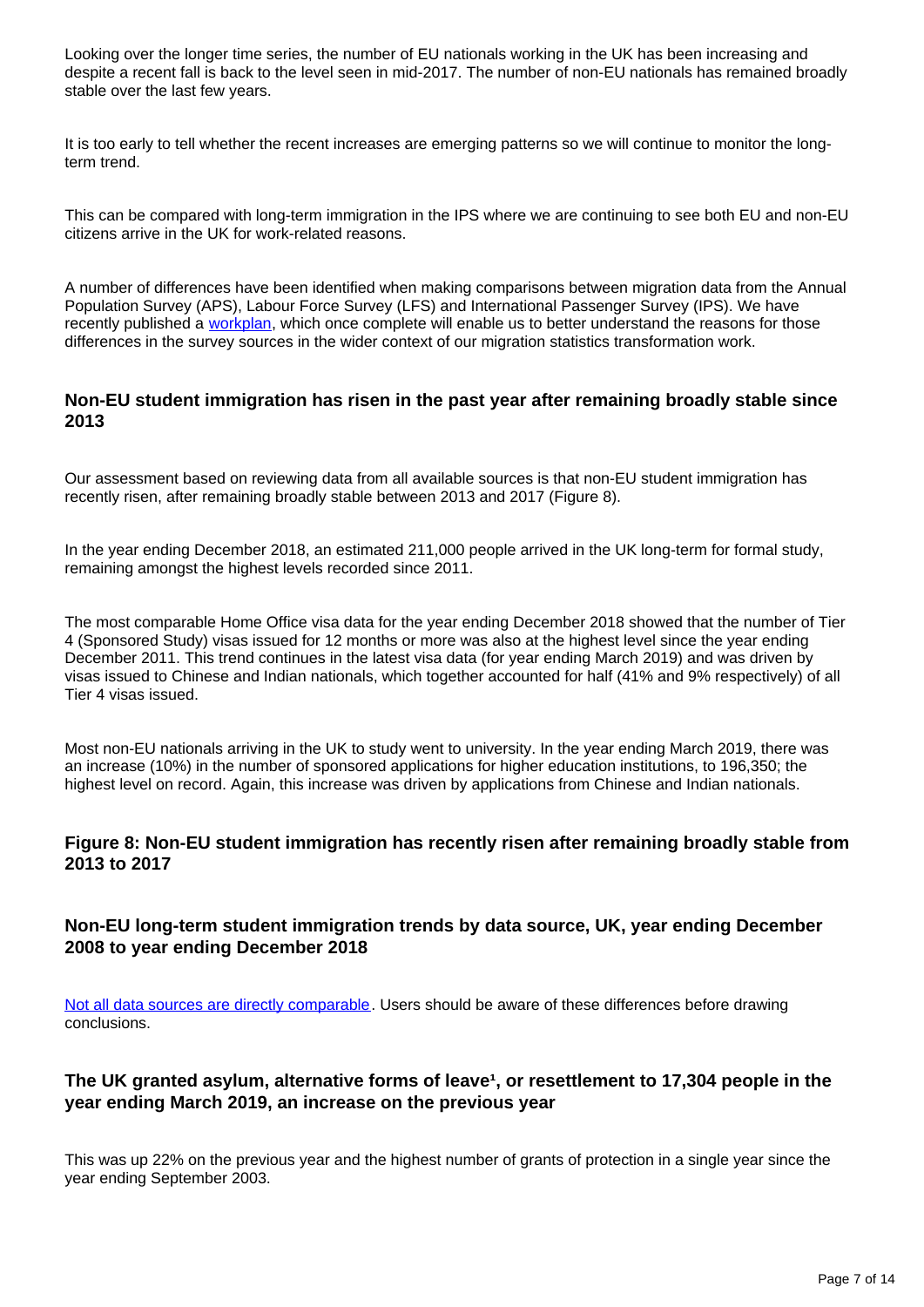Home Office data show that the total number of people granted protection comprised:

- 9,191 grants of asylum (up 34%); there were notable changes in grants to Turkish (up 446), Afghan (up 299), Iranian (up 294), Eritrea (up 268), Sudanese (up 193) and Syrian (down 145) nationals
- 2,319 grants of an alternative form of leave<sup>1</sup> (up 50%), driven mainly by an increase of 663 grants of humanitarian protection, particularly to Libyan nationals (up 439)
- 5,794 people were provided protection under resettlement schemes (similar to the previous year)

#### **Notes for: Work and Study remain the most common reasons to come to the UK**

1. Alternative forms of leave include humanitarian protection, discretionary leave as well as other types of leave.

## <span id="page-7-0"></span>**7 . Migration data**

The Office for National Statistics long-term international migration statistics are estimated based on two main sources:

- the International Passenger Survey (IPS), which captures migration intentions
- Long-Term International Migration (LTIM) estimates, which are based on IPS data, but with adjustments made for migrants not included in the survey, such as asylum seekers

Publications released on the same day that are related to the Migration Statistics Quarterly Report (MSQR) include:

[Provisional Long-Term International Migration estimates](https://www.ons.gov.uk/peoplepopulationandcommunity/populationandmigration/internationalmigration/datasets/migrationstatisticsquarterlyreportprovisionallongterminternationalmigrationltimestimates)

Dataset | Released 24 May 2019

Estimates with confidence intervals for the year ending December 2018 are available. These include data on:

- immigration, emigration and net migration by citizenship over time in Table 1 and Chart 1TS
- immigration and emigration by reason for migration in Table 2 and Charts 2a and 2b
- immigration and emigration by reason for migration and citizenship in Table 3 and Charts 3a and 3b

#### [Home Office Immigration Statistics release](https://www.gov.uk/government/statistics/immigration-statistics-year-ending-march-2019)

Release | Released 24 May 2019

Includes both short-term and long-term visas (including dependants) for non-European Economic Area (EEA) nationals and data are available for the year ending March 2019. The release includes more detailed statistics by visa category (including work, study and family), citizenship and industry sector. The release also includes data on citizenship, asylum and resettlement, detention and returns.

#### [Home Office Migrant journey: 2018 report](https://www.gov.uk/government/statistics/migrant-journey-2018-report)

Release | Released 24 May 2019

Explore changes in migrants' visa and leave status within the UK's immigration system. Formerly known as 'Statistics on changes in migrants' visa and leave status'.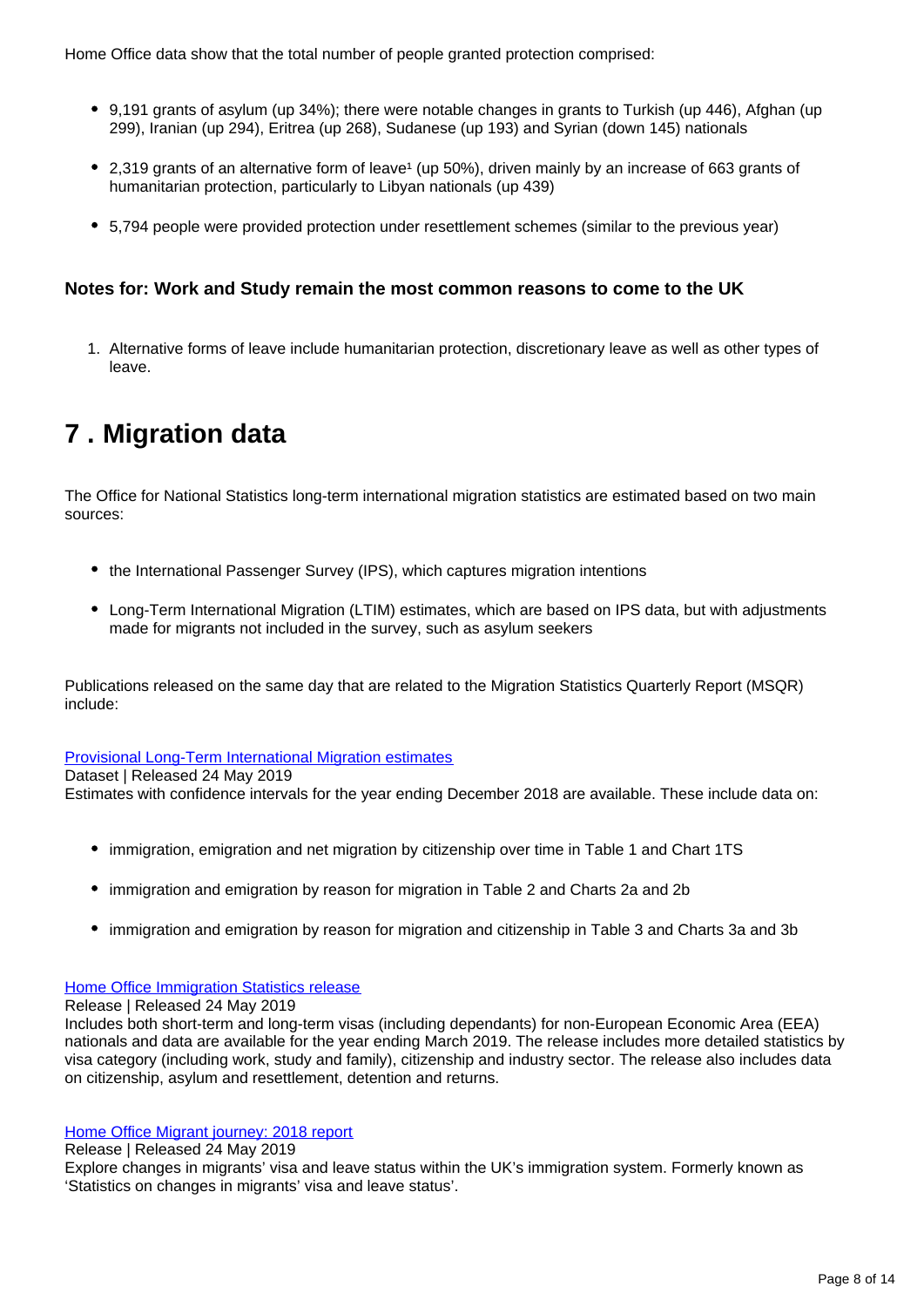[National Insurance number allocations to adult overseas nationals](https://www.gov.uk/government/collections/national-insurance-number-allocations-to-adult-overseas-nationals-entering-the-uk)

Release | Released 24 May 2019

Includes both short-term and long-term migrants for the year ending March 2019. The summary tables provide more detail by nationality and location of registrations in the UK.

[International Passenger Survey, estimates by individual quarter](https://www.ons.gov.uk/peoplepopulationandcommunity/populationandmigration/internationalmigration/datasets/estimatesoflongterminternationalmigrationbyquarterderivedfromtheinternationalpassengersurvey)

Dataset | Released 24 May 2019

Estimates of international migration, by individual quarter, up to Quarter 4 (Oct to Dec) 2018. These quarterly estimates can be derived from the IPS but are not fully processed survey data and as such are not official statistics – for more information regarding this decision see [International Migration – terms, definitions and](https://www.ons.gov.uk/peoplepopulationandcommunity/populationandmigration/internationalmigration/methodologies/longterminternationalmigrationfrequentlyaskedquestionsandbackgroundnotes)  [frequently asked questions \(Section 10\)](https://www.ons.gov.uk/peoplepopulationandcommunity/populationandmigration/internationalmigration/methodologies/longterminternationalmigrationfrequentlyaskedquestionsandbackgroundnotes).

It is important to note that estimates by quarter are not as robust as our estimates for rolling years and are not official statistics. This is due to the small sample sizes involved and because the complete methodology applied to our estimates for full years cannot be applied to our estimates for individual quarters.

Due to the seasonal nature of international migration and the small sample sizes involved for individual quarter data, users should be cautious with any interpretation of individual quarter estimates, especially where the corresponding confidence interval is large in comparison with the estimate.

Where these data are used we advise users to only compare the individual quarter data with the same quarter in the previous years. However, given the limitations with quality, methodology and coverage we recommend using the estimates for [rolling years](https://www.ons.gov.uk/peoplepopulationandcommunity/populationandmigration/internationalmigration/datasets/migrationstatisticsquarterlyreportprovisionallongterminternationalmigrationltimestimates) over the individual quarter data.

Differences between the data sources are described in [Comparing sources of international migration statistics](https://www.ons.gov.uk/peoplepopulationandcommunity/populationandmigration/internationalmigration/articles/comparingsourcesofinternationalmigrationstatistics/december2016).

Analysis of travel and tourism information collected in the International Passenger Survey (IPS) was published on 24 May 2019. Specifically [annual estimates of travel and tourism visits to the UK](https://www.ons.gov.uk/peoplepopulationandcommunity/leisureandtourism/articles/traveltrends/2018) and quarterly data on travel to [and from the UK.](https://www.ons.gov.uk/peoplepopulationandcommunity/leisureandtourism/datasets/travelpac)

## <span id="page-8-0"></span>**8 . Glossary**

### **Long-term international migrant**

The Office for National Statistics (ONS) migration statistics use the **UN recommended definition of a long-term** [international migrant](http://data.un.org/Glossary.aspx?q=long-term+migrant): "A person who moves to a country other than that of his or her usual residence for a period of at least a year (12 months), so that the country of destination effectively becomes his or her new country of usual residence."

### **EU citizenship groups**

EU estimates exclude British citizens. Citizens of countries who were EU members prior to 2004, for example, France, Germany and Spain, are termed the EU15; Central and Eastern European countries who joined the EU in 2004, for example, Poland, are the EU8; EU2 comprises Bulgaria and Romania, who became EU members in 2007.

### **Work-related migration**

In the International Passenger Survey "Work-related" migration includes those people who migrate with a "Definite job" to go to already and those who migrate "Looking for work".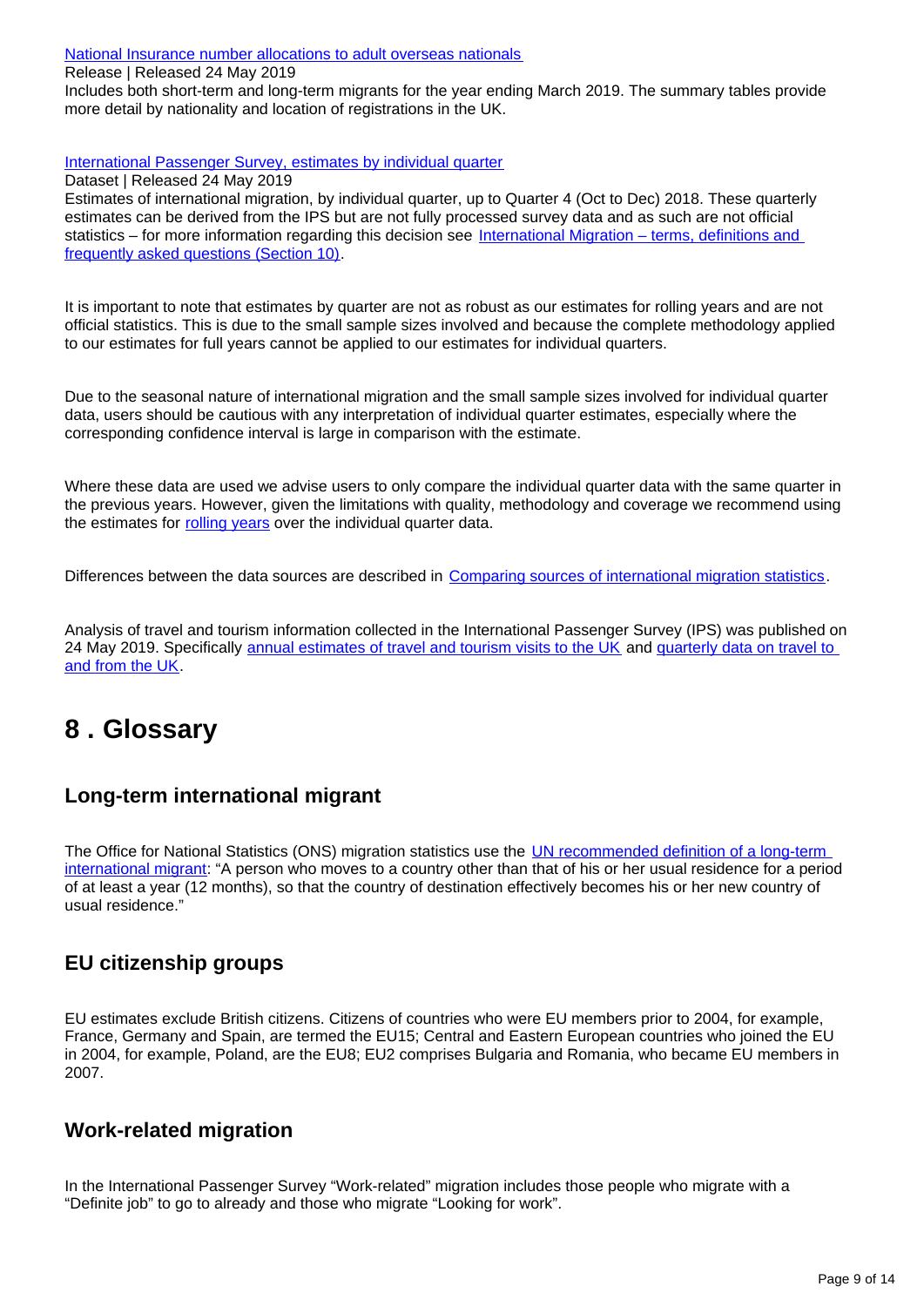Full details of ONS terms and definitions can be found in the International Migration – terms, definitions and [frequently asked questions](https://www.ons.gov.uk/peoplepopulationandcommunity/populationandmigration/internationalmigration/methodologies/longterminternationalmigrationfrequentlyaskedquestionsandbackgroundnotes).

## <span id="page-9-0"></span>**9 . Measuring these data**

The sources of data included in this release are not directly comparable but taken together provide a better indication of trends than any single source alone. This approach is explained in the [Report on international](https://www.ons.gov.uk/peoplepopulationandcommunity/populationandmigration/internationalmigration/articles/reportonthecomplexityandqualityofinternationalmigrationstatistics/july2018)  [migration data sources: July 2018](https://www.ons.gov.uk/peoplepopulationandcommunity/populationandmigration/internationalmigration/articles/reportonthecomplexityandqualityofinternationalmigrationstatistics/july2018), which sets out our latest understanding of the quality of International Passenger Survey (IPS) migration estimates.

The Government Statistical Service Migration Statistics Transformation Programme is working [towards putting](https://www.ons.gov.uk/peoplepopulationandcommunity/populationandmigration/internationalmigration/articles/migrationstatisticstransformationupdate/2018-05-24)  [administrative data at the core of international migration statistics.](https://www.ons.gov.uk/peoplepopulationandcommunity/populationandmigration/internationalmigration/articles/migrationstatisticstransformationupdate/2018-05-24) In January 2019, the Office for National Statistics (ONS) published a [research engagement report](https://www.ons.gov.uk/peoplepopulationandcommunity/populationandmigration/internationalmigration/articles/updateonourpopulationandmigrationstatisticstransformationjourneyaresearchengagementreport/2019-01-30) summarising findings from the feasibility research on using linked administrative data to provide international migration flows and asked for feedback on user needs across the international migration evidence base.

Alongside this release we have published a **[blog](https://blog.ons.gov.uk/2019/05/24/understanding-the-latest-migration-trends/)** providing an overview of today's (24 May 2019) international migration statistics release.

### **Office for National Statistics data**

The ONS publish International Passenger Survey (IPS) and Long-Term International Migration (LTIM) estimates.

The Migration statistics first time user quide describe these data and the Long-Term International Migration [\(LTIM\) estimates methodology](https://www.ons.gov.uk/peoplepopulationandcommunity/populationandmigration/internationalmigration/methodologies/longterminternationalmigrationestimatesmethodology) details the method used to calculate LTIM.

We have made a revision to the ONS estimate for non-EU student immigration for the year ending September 2016 and published a [guidance note](https://www.ons.gov.uk/peoplepopulationandcommunity/populationandmigration/internationalmigration/methodologies/guidancenoteforrevisingofficiallongtermnoneustudentmigrationestimatesyearendingseptember2016).

All of the LTIM and IPS estimate changes discussed in the release are statistically significant at the 95% confidence level unless specifically stated otherwise.

For more detailed information on our migration statistics methodology please see [International migration](https://www.ons.gov.uk/peoplepopulationandcommunity/populationandmigration/internationalmigration/methodologies/internationalmigrationmethodology)  [methodology.](https://www.ons.gov.uk/peoplepopulationandcommunity/populationandmigration/internationalmigration/methodologies/internationalmigrationmethodology)

The ONS produce estimates of the [labour market activity of the resident population in the UK by nationality and](https://www.ons.gov.uk/employmentandlabourmarket/peopleinwork/employmentandemployeetypes/articles/ukandnonukpeopleinthelabourmarket/latest)  [country of birth](https://www.ons.gov.uk/employmentandlabourmarket/peopleinwork/employmentandemployeetypes/articles/ukandnonukpeopleinthelabourmarket/latest) from the Labour Force Survey. Statistical significance testing is not available for the labour market EU and non-EU breakdowns.

International Passenger Survey – imbalance and discontinuity work:

The International Passenger Survey (IPS) has recently transferred outputs from data collected on paper forms to an improved method using tablet computers. Tablet data collection was phased in gradually from September 2017 to April 2018. More [background information about the rollout](https://www.ons.gov.uk/peoplepopulationandcommunity/leisureandtourism/articles/traveltrends2017recentdatacollectionchangesandplannedmethodologicalchanges/2018-07-20) is available.

The new tablets enable us to improve the quality of the IPS data collected, so discontinuities (that is, step changes in the time series) arising from the introduction of tablet data collection in the IPS are possible. We have worked with academic experts and the Office for National Statistics (ONS) Methodology team to produce a method for detecting any such discontinuities.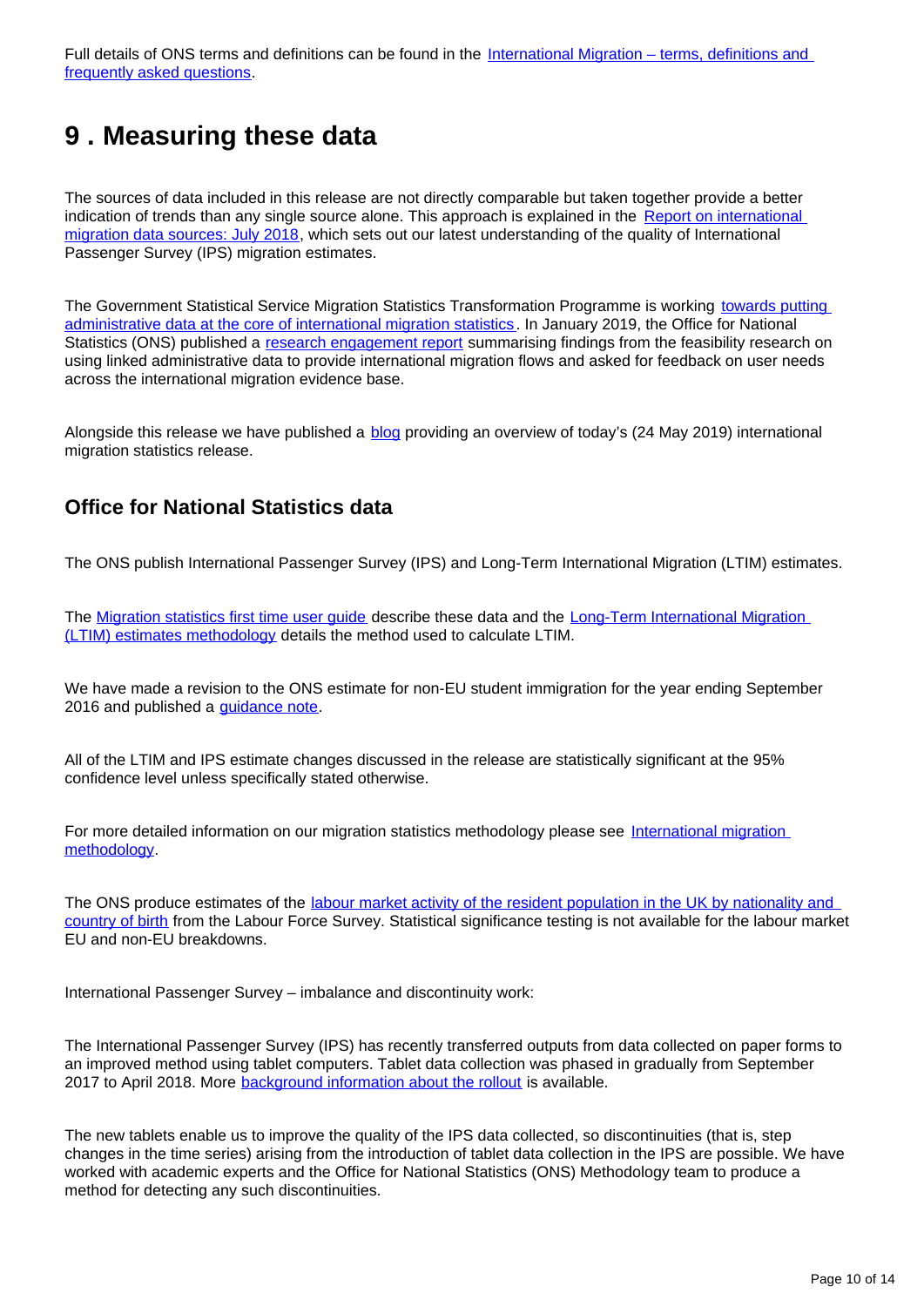We have continued to monitor the results as more data have become available. Further analysis using a longer series of data is required to determine whether there are any discontinuities, so some caution is still advised in the interpretation of data in this release.

Further methodological changes are planned to the estimates on international visitors in the IPS. These are weighting adjustments to address concerns about the imbalance (that is, large differences in numbers) in the IPS between the estimates of numbers of visitors arriving and departing for some nationalities. The new method has been developed in consultation with users and methodological experts. We plan to implement the new method in October 2019, when the results for the second quarter of 2019 are published. A revised back series will also be published at this time. More information about the planned changes will be published as soon as possible.

The changes in data collection methods and planned methodological changes were described in the [Travel](https://www.ons.gov.uk/peoplepopulationandcommunity/leisureandtourism/articles/traveltrends2017recentdatacollectionchangesandplannedmethodologicalchanges/2018-07-20)  [trends 2017: recent data collection changes and planned methodological changes](https://www.ons.gov.uk/peoplepopulationandcommunity/leisureandtourism/articles/traveltrends2017recentdatacollectionchangesandplannedmethodologicalchanges/2018-07-20) article, in July 2018.

Please note that while the imbalance work is unlikely to affect long-term migrants in the IPS, we have committed to exploring whether the survey processes that cause the imbalance in international visitor estimates also impact on long-term migration further, as part of ONS Migration Statistics' [workplan](https://www.ons.gov.uk/peoplepopulationandcommunity/populationandmigration/internationalmigration/articles/understandingdifferentmigrationdatasourcesaworkplan/february2019) to understand different migration data sources.

### **Home Office data**

Home Office immigration statistics provide the numbers of people who are covered by the UK's immigration control and related processes, based on a range of administrative and other data sources. Where direct comparisons are made to the IPS data, Home Office visa data are for main applicants only and for long-term visas (one year or more). The [User Guide to Home Office Immigration Statistics](https://www.gov.uk/government/publications/user-guide-to-home-office-immigration-statistics--9) provides more details.

### **Department for Work and Pensions data**

The Department for Work and Pensions (DWP) National Insurance number (NINo) statistics count the volume of NINos registered to adult non-UK nationals. Further information including detail on data sources, uses and limitations of the series is provided in the **background information**.

Differences between the data sources are described in [Comparing sources of international migration statistics](https://www.ons.gov.uk/peoplepopulationandcommunity/populationandmigration/internationalmigration/articles/comparingsourcesofinternationalmigrationstatistics/december2016).

## <span id="page-10-0"></span>**10 . Strengths and limitations of the ONS international migration data**

The International Passenger Survey (IPS) and the Long-Term International Migration (LTIM) estimates are currently the only sources of data to provide both long-term immigration and emigration and so net migration estimates for the UK.

The IPS is a sample survey and as such provides estimates. When the estimates are broken down beyond the headline figures they are subject to greater levels of uncertainty.

To ensure confidence in our estimates we review all available data sources to make the best assessment of migration in the UK. For example, Home Office administrative data on non-EU citizens travelling is more detailed and do not have the known possible variability present in estimates made from sample surveys.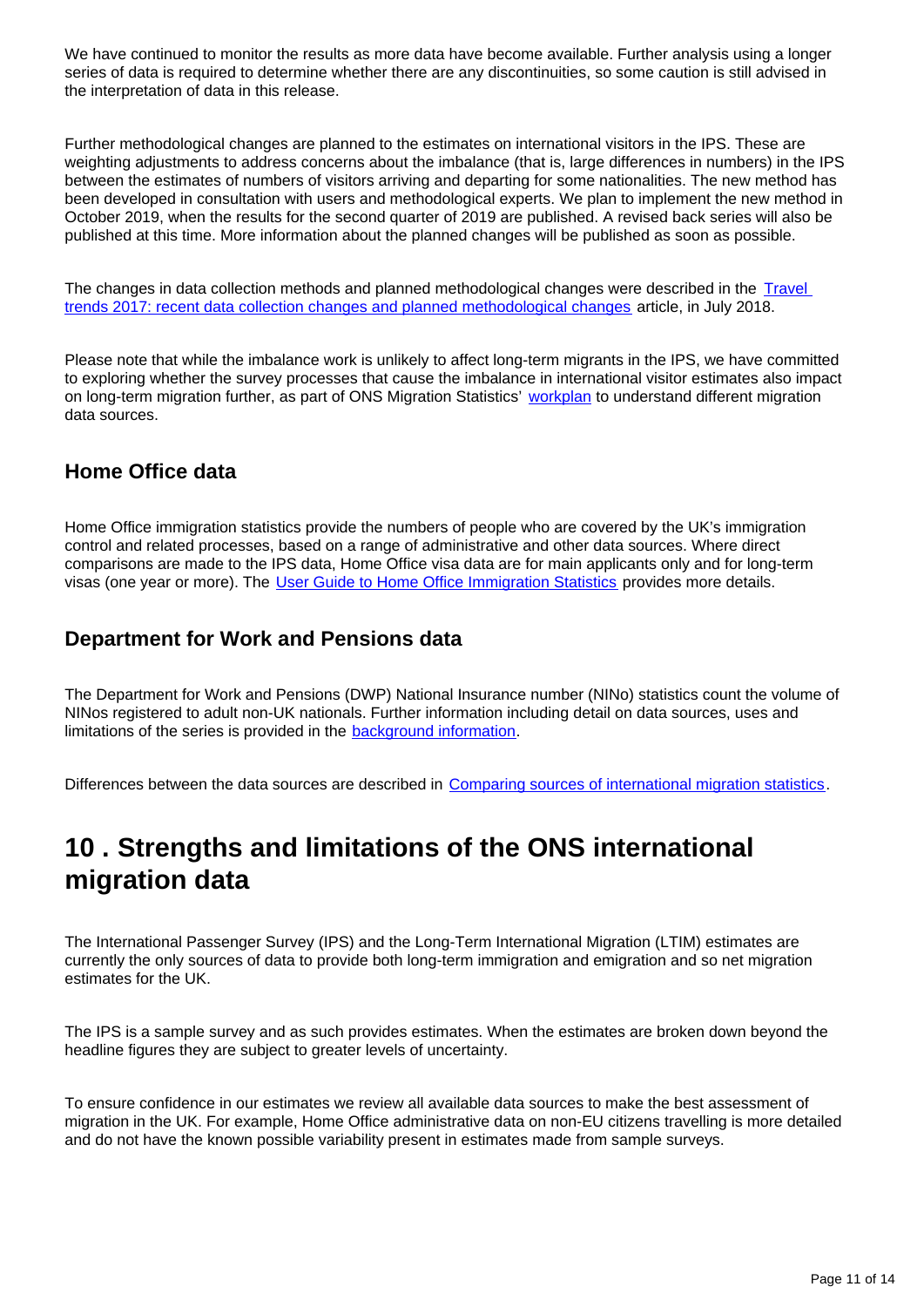### **The accuracy of long-term migration estimates**

Surveys gather information from a sample of people from a population. It is not possible to ask every person travelling in and out of the country to fill out a survey. This means we have to estimate total changes, which can be affected by the group of people we sample. We use confidence intervals to measure uncertainty around the estimate. Users are advised to be cautious when making inferences from estimates with relatively large confidence intervals.

The [Migration statistics first time user guide](https://www.ons.gov.uk/peoplepopulationandcommunity/populationandmigration/internationalmigration/methodologies/migrationstatisticsfirsttimeuserguideglossaryandlistofproducts) summarises the reliability of the long-term international migration estimates. For further information on confidence intervals, the accuracy of these statistics, comparing different data sources and the difference between provisional and final figures, please see International migration [methodology.](https://www.ons.gov.uk/peoplepopulationandcommunity/populationandmigration/internationalmigration/methodologies/internationalmigrationmethodology)

A number of differences have been identified when making comparisons between migration data from the Annual Population Survey (APS), Labour Force Survey (LFS) and International Passenger Survey (IPS). We have recently published a [workplan](https://www.ons.gov.uk/peoplepopulationandcommunity/populationandmigration/internationalmigration/articles/understandingdifferentmigrationdatasourcesaworkplan/february2019), which once complete will enable us to better understand the reasons for those differences in the survey sources in the wider context of our migration statistics [transformation work.](https://www.ons.gov.uk/peoplepopulationandcommunity/populationandmigration/internationalmigration/articles/updateonourpopulationandmigrationstatisticstransformationjourneyaresearchengagementreport/2019-01-30) An update on this work will be published in June.

### **Uncertainty in ONS migration statistics**

In this release we present the LTIM and IPS data with shading around the line on the charts to represent the uncertainty of the estimates due to the number of people surveyed, based on 30%, 60% and 95% confidence intervals. The line on the chart is the most likely value and the values towards the upper and lower band of the shading are possible but less likely.

Other sources of uncertainty are not represented, a few examples of this include: limitations of the survey methodology, potential misunderstandings of the questions, accuracy of interviewees' answers and uncertainties caused by combining data from different sources.

### **Revisions to the ONS migration estimates**

Revisions to net migration estimates in light of the 2011 Census were made in April 2014. The report, a [summary](http://webarchive.nationalarchives.gov.uk/20160106010424/http:/www.ons.gov.uk/ons/rel/migration1/long-term-international-migration/quality-of-long-term-international-migration-estimates-from-2001-to-2011/index.html) and *guidance* (PDF, 56KB) on how to use these revised figures are available.

Revisions to LTIM and IPS estimates were made in February 2019. Because of the [unusual pattern in student](https://www.ons.gov.uk/peoplepopulationandcommunity/populationandmigration/internationalmigration/bulletins/migrationstatisticsquarterlyreport/july2018revisedfrommaycoveringtheperiodtodecember2017)  [migration](https://www.ons.gov.uk/peoplepopulationandcommunity/populationandmigration/internationalmigration/bulletins/migrationstatisticsquarterlyreport/july2018revisedfrommaycoveringtheperiodtodecember2017) seen between the year ending September 2016 and the year ending September 2017 we produced an illustrative revised trend for the IPS non-EU student immigration estimate in July 2018.

We made a revision to the IPS and LTIM estimate for non-EU formal study immigration for the year ending September 2016, which forms part of the subsequent estimates for three rolling years. A [guidance note](https://www.ons.gov.uk/peoplepopulationandcommunity/populationandmigration/internationalmigration/methodologies/guidancenoteforrevisingofficiallongtermnoneustudentmigrationestimatesyearendingseptember2016) has been published to explain the revision. The revision affects estimates for the years ending September 2016, December 2016, March 2017 and June 2017. As non-EU student immigration feeds into overall immigration and net migration estimates, we have also produced revised estimates for these figures.

Revised estimates are highlighted in the [accompanying dataset](https://www.ons.gov.uk/peoplepopulationandcommunity/populationandmigration/internationalmigration/datasets/migrationstatisticsquarterlyreportprovisionallongterminternationalmigrationltimestimates) and presented without confidence intervals as it is not possible to quantify the uncertainty associated with them. The original estimates are available in earlier publications of the accompanying dataset.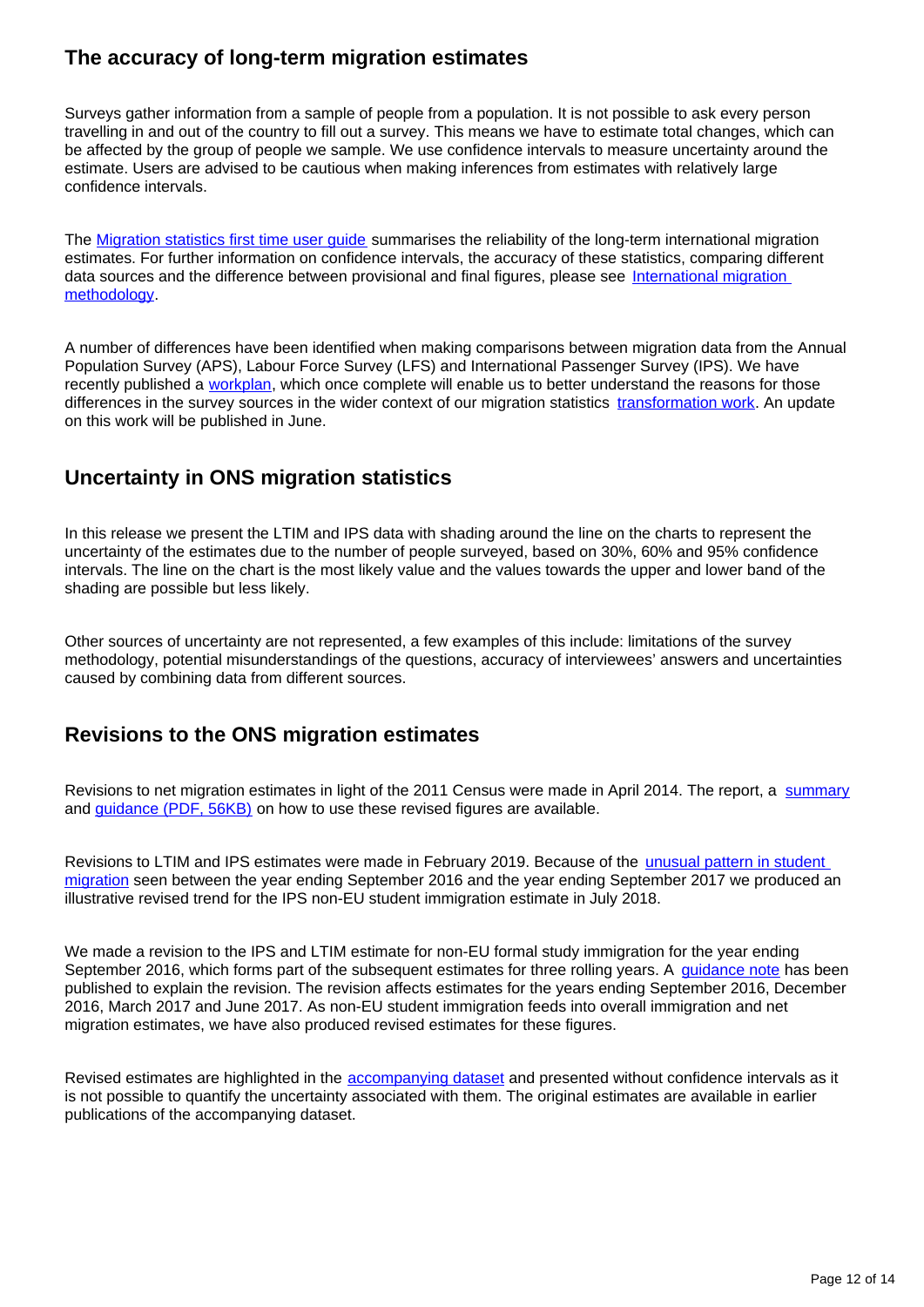### **Quality and methodology**

The [Long-Term International Migration Quality and Methodology Information report](https://www.ons.gov.uk/peoplepopulationandcommunity/populationandmigration/populationestimates/qmis/longtermmigrationindicatorssuiteqmi) contains important information on:

- the strengths and limitations of the data and how it compares with related data
- uses and users of the data
- how the output was created
- the quality of the output including the accuracy of the data

For more detailed information on our migration statistics methodology please see International migration [methodology.](https://www.ons.gov.uk/peoplepopulationandcommunity/populationandmigration/internationalmigration/methodologies/internationalmigrationmethodology)

## <span id="page-12-0"></span>**11 . More about migration**

[International migration and the education sector – what does the current evidence show?](https://www.ons.gov.uk/peoplepopulationandcommunity/populationandmigration/internationalmigration/articles/internationalmigrationandtheeducationsectorwhatdoesthecurrentevidenceshow/2019-05-03)

Article | Released 8 May 2019

An exploration of what the current evidence can tell us about the impact and contribution of international migration on the education sector.

[Update on our population and migration statistics transformation journey: a research engagement report](https://www.ons.gov.uk/peoplepopulationandcommunity/populationandmigration/internationalmigration/articles/updateonourpopulationandmigrationstatisticstransformationjourneyaresearchengagementreport/2019-01-30) Article | Released on 30 January 2019 An update on our population and migration statistics transformation using administrative data.

[Building our understanding of the migration evidence](https://www.ons.gov.uk/peoplepopulationandcommunity/populationandmigration/internationalmigration/bulletins/migrationstatisticsquarterlyreport/august2018#building-our-understanding-of-the-migration-evidence) Bulletin section 9 | Released on 23 August 2018 An update of the Migration Statistics Transformation Programme for August 2018.

[Report on international migration data sources: July 2018](https://www.ons.gov.uk/peoplepopulationandcommunity/populationandmigration/internationalmigration/articles/reportonthecomplexityandqualityofinternationalmigrationstatistics/july2018)

Article | Released on 16 July 2018 An update on our migration statistics transformation plans, our recent analysis of Home Office administrative data in collaboration with Home Office experts, and our International Passenger Survey (IPS) data assurance review.

[Migration statistics transformation update: May 2018](https://www.ons.gov.uk/peoplepopulationandcommunity/populationandmigration/internationalmigration/articles/migrationstatisticstransformationupdate/2018-05-24) Article | Released on 24 May 2018 An update of the Migration Statistics Transformation Programme for May 2018.

[What's happening with international student migration?](https://www.ons.gov.uk/peoplepopulationandcommunity/populationandmigration/internationalmigration/articles/whatshappeningwithinternationalstudentmigration/2017-08-24)

Article | Released on 24 August 2017

An update on our progress towards developing a better understanding on student migration to and from the UK since the April 2017 update.